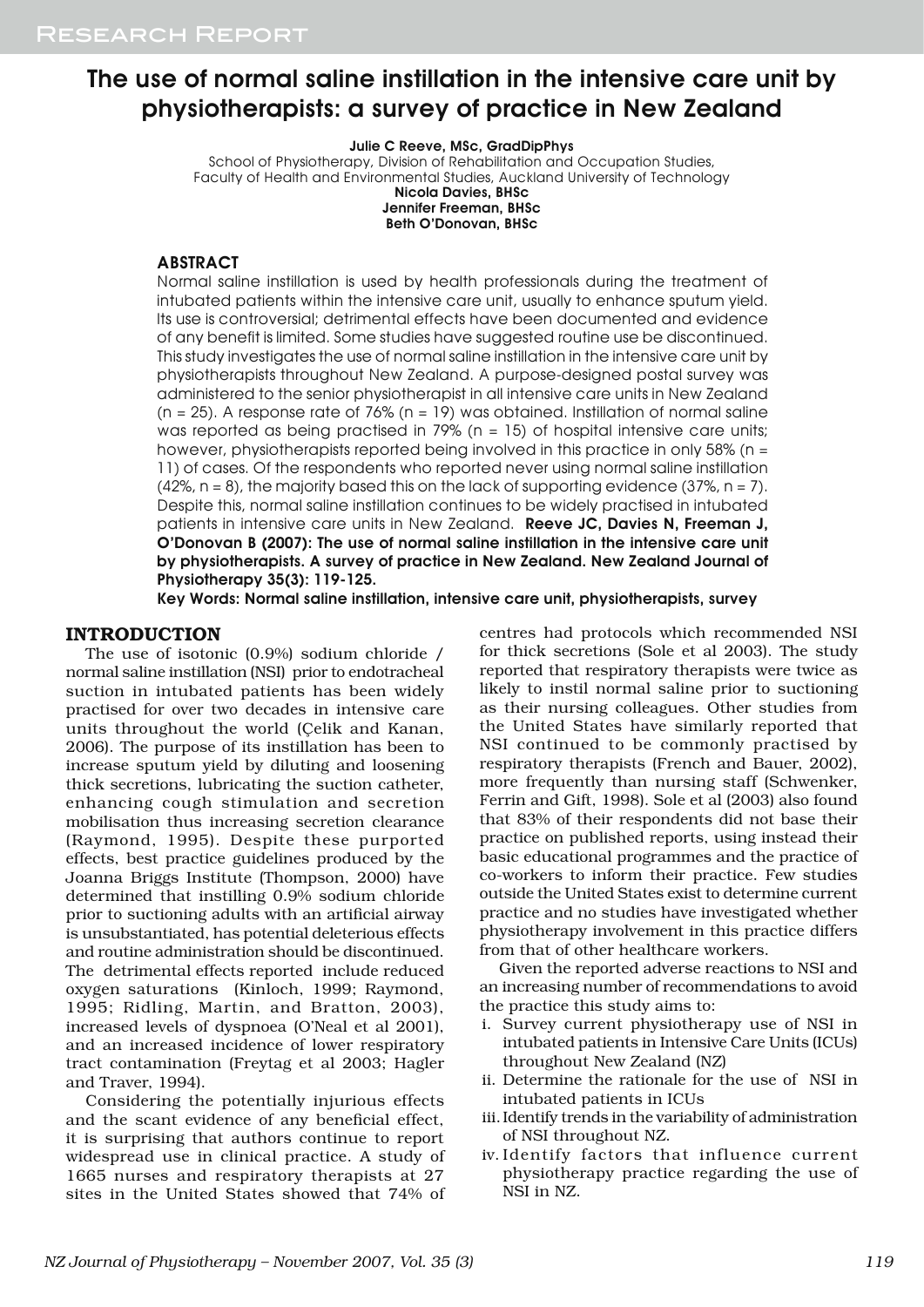## METHOD

## Procedure

As NSI is used in the treatment of intubated patients in ICUs, we identified hospitals in NZ with an ICU from:

- the Health sector New Zealand directory 2001 -2002;
- an internet search of ICU facilities in NZ;
- telephoning hospitals directly;
- consultation with student clinical placement organisers.

Twenty-five hospitals were identified. As none of the surveys previously undertaken in this area were felt to fully reflect NZ practice, a questionnaire was designed for the purpose. The questionnaire comprised 24 questions divided into three sections; demographic and general information, information specific to the technique used in the administration of 0.9% sodium chloride / normal saline such as volumes used, and a section on factors influencing practice. To ease completion and facilitate an increased response rate the majority of questions were closed but offered respondents an opportunity to comment where appropriate. Further details of the survey structure and content can be seen in Table 1.

Given the small number of ICU's in NZ and thus the limited number of potential respondents, the pilot study was conducted at two hospitals with ICUs, using a senior physiotherapist one grade below the targeted respondents. Comment on structure, question design, ease of completion, content and flow were sought and minor changes were made following this. The same hospitals, but with different physiotherapists, were used in the final survey.

Following this, the questionnaire was distributed by post in April 2006 to the senior respiratory / ICU physiotherapist of each of the 25 hospitals identified.

Table 1. Structure and content of the survey

The senior physiotherapist was selected to complete the survey in the belief that their response would best reflect the practice of physiotherapists in their ICU. A covering letter was included explaining the purpose of the questionnaire, identifying the researchers, and assuring confidentiality. A stamped addressed envelope was enclosed and a period of four weeks for completion was given, in an attempt to ensure good response rates. A follow-up letter was sent out after a three week period in an attempt to increase the response rate. Returning the questionnaire was taken to represent informed consent. Responses were only available to the authors and all data received was kept in a locked cabinet. Respondents were asked to consider that for the purposes of this questionnaire the term normal saline instillation (NSI) referred to the instillation of 0.9% sodium chloride into the endotracheal tube in intubated adults by physiotherapists. They were informed that it did not refer to the emergency use of NSI in the case of occlusion of the airway by a sputum plug.

Ethical permission for the study was obtained from the Auckland University of Technology Ethical Committee (AUTEC).

## Data Analysis

All closed-question data was of the nominal / ordinal form and analysed using SPSS 14.0 for Windows using a variety of descriptive statistical methods. Additional comments were analysed individually and then agreed by all authors to reduce any biases and to reach a consensus on developing themes.

#### RESULTS General data

A total of 25 questionnaires were distributed and 19 (75%) were returned completed.

| Section and subject               | <b>Question number</b> | <b>Examples of Topics Covered</b>                                                                                                                                                                                                                                                                                                           |
|-----------------------------------|------------------------|---------------------------------------------------------------------------------------------------------------------------------------------------------------------------------------------------------------------------------------------------------------------------------------------------------------------------------------------|
| 1. General data                   | $1 - 6$                | • Health professionals using NSI<br>• Frequency of individuals using NSI<br>• Authority to use NSI<br>• ICU protocols in place for NSI use<br>• Type of humidification used<br>• Type of suction system used                                                                                                                                |
| 2. Administration of NSI          | 7 - 16                 | • Perceived indications for NSI use<br>• Types of patients NSI used for<br>• Frequency of pre-oxygenating patient prior to use of NSI<br>• Position of patient when administering NSI<br>• Volume of saline used<br>• Length of time between instillation of saline prior to suctioning<br>• Adverse effects observed from NSI use          |
| 3. Influences on practice 17 - 24 |                        | • Awareness of research on effects of NSI<br>• Research or guidelines that have impacted on use of NSI<br>• Opinion of standard of current evidence<br>• Influences on use of NSI<br>• Pressure from other health professionals regarding NSI use<br>• Country trained in<br>• Number of ICU's worked in<br>• Length of time in current ICU |

Note: A copy of the original questionnaire can be obtained upon request from the corresponding author.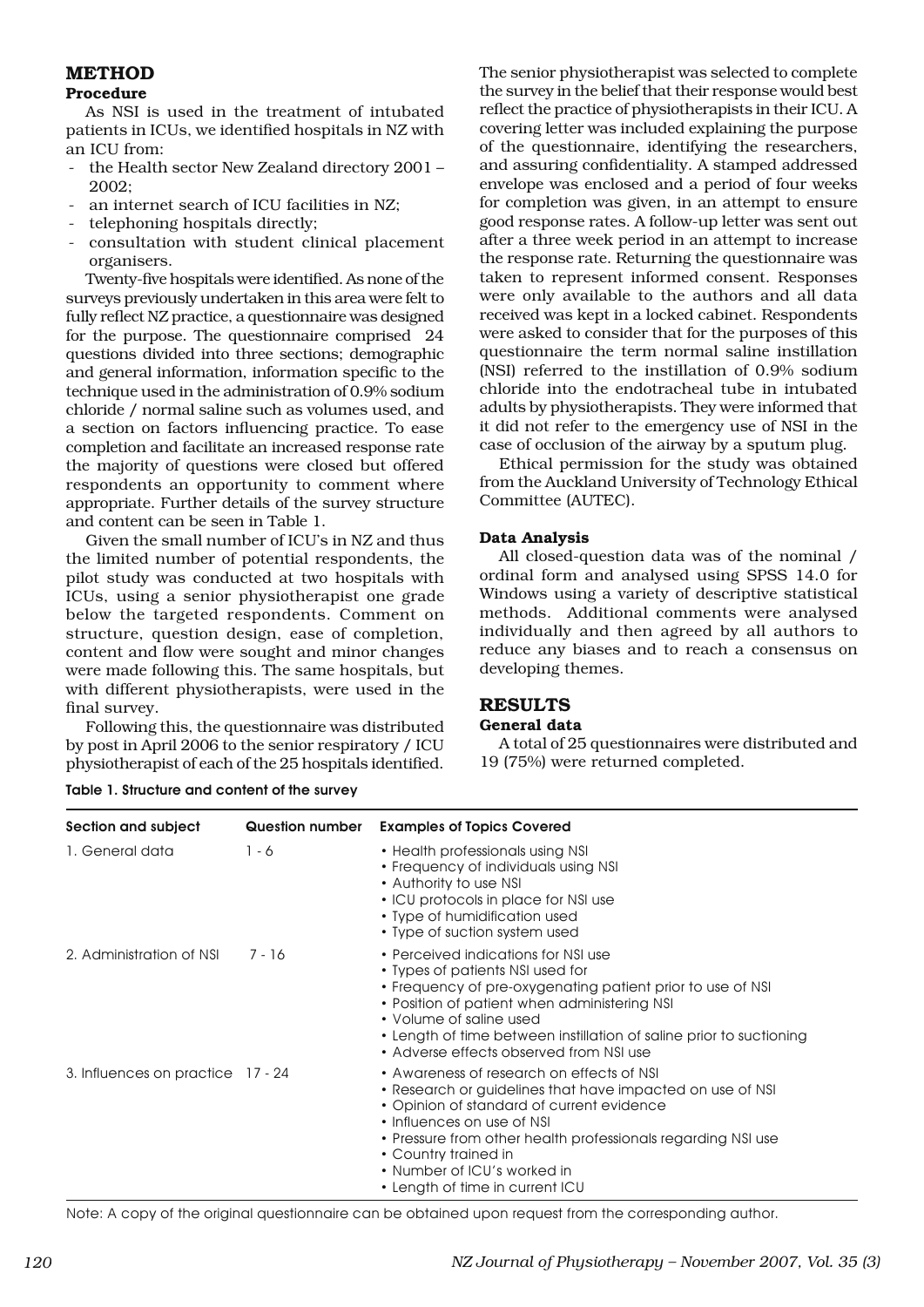The majority of respondents reported being qualified as a physiotherapist for over 10 years (n = 13, 68%) with the mean length of time qualified being 17.1 years (SD 12.39, range 3 – 46 years). Demographic data for respondents can be seen in Table 2.

#### Table 2. Demographic details of survey respondents

| Physiotherapy training<br>New Zealand<br><b>7</b> imbabwe | n (%)<br>10 (53%)<br>3(16%) |
|-----------------------------------------------------------|-----------------------------|
| United Kingdom                                            | 2(11%)                      |
| Canada<br>India                                           | 1(5%)<br>1(5%)              |
| ICU experience (breadth)                                  |                             |
| Overseas and NZ                                           | 14 (74%)                    |
| NZ only                                                   | 5(26%)                      |
| $>1$ ICU                                                  | 17 (90%)                    |
| $> 5$ ICUs                                                | 6(32%)                      |
| ICU experience (time)                                     |                             |
| $<$ 6 months                                              | 4 (21%)                     |
| $<$ 4 years                                               | 12 (63%)                    |
| $>10$ vears                                               | 7(37%)                      |

Key : ICU – Intensive Care Unit, NZ – New Zealand

#### Use of NSI by health professionals

NSI was reported as being used in  $79\%$  (n = 15) of hospitals, while four (21%) respondents reported NSI was never practised in their ICUs by any health professionals. Respondents were asked *which* health professionals in their ICU used NSI. Physiotherapists in 11 (58%) hospitals reported using NSI with two (11%) of these centres being paediatric ICUs. Four (21%) respondents reported that physiotherapists never used NSI in their units but that other health professionals did. In no units were physiotherapists the only health professionals to use NSI. Respondents reported that the other health professionals involved in NSI in their ICUs were nurses  $(n = 8, 42%)$  and medical staff ( $n = 5$ , 26%).

A total of  $79\%$  (n = 15) of respondents, including those that did not currently use NSI in practice,

| Table 3. Frequency of use of NSI by physiotherapists |  |  |  |  |
|------------------------------------------------------|--|--|--|--|
|------------------------------------------------------|--|--|--|--|

reported having the authority to administer NSI if they believed it to be appropriate. Three (16%) respondents reporting needing clearance from an intensivist prior to use of NSI. Nonetheless, only four (21%) respondents indicated that their hospital had a written protocol governing the administration of NSI.

Respondents were asked about how frequently they used NSI in their practice and the rationale for this. Results can be seen in Table 3.

#### Indications for NSI

Of those respondents reporting using NSI (n = 11, 58%), all of them determined that they would use NSI *only* when other methods for clearing thick secretions had failed. Two (11%) of these respondents also reported that it may be used to check or stimulate a cough reflex.

Respondents were asked which patient groups they considered suitable for NSI. All considered sedated patients suitable, with seven (37%) respondents considering alert and orientated patients suitable for NSI, and five (26%) respondents also considering confused patients suitable.

#### Technique of administration of NSI

Of those respondents reporting using NSI  $(n = 11)$ , 58%), eight (42%) reported *always* preoxygenating patients prior to NSI, and three (16%) respondents reported *sometimes* preoxygenating, usually on the basis of previous desaturation on suctioning. One (5%) respondent reported a specific unit protocol of *not* preoxygenating prior to airway suction.

The volume of normal saline used during treatment was ascertained. Of those respondents reporting using NSI  $(n = 11, 58\%)$ , Table 4 shows the volume of NSI *most regularly* used by physiotherapists at one time and over a total treatment session. Table 5 shows the *maximum amount* the respondents deemed safe to instil, both at one time and over one treatment session. There is considerable variation in the amounts respondents both used and considered safe to use.

| Frequency of use                 | $n$ (%)  | Rationale for frequency of use (where stated)                                                                                                                                                             |
|----------------------------------|----------|-----------------------------------------------------------------------------------------------------------------------------------------------------------------------------------------------------------|
| Never used                       | 8(42%)   | - No evidence to support x 7<br>- Potential risks associated with use x 2<br>- Colleagues influence x 1<br>- Rarely have ventilated patients x 1<br>- Small vials of 0.9% saline not available x 1        |
| In under 50% of patients         | 10(53%)  | - Used if other modalities been unsuccessful x 1<br>- Where clinically indicated only x 2<br>- To facilitate secretion clearance not cleared by regular<br>suctioning alone x 1<br>- Very rarely used x 2 |
| In approximately 50% of patients | 1(5%)    | - Often patients have loose secretions which clear without<br>$NSI \times I$                                                                                                                              |
| In over 50% of patients          | $0(0\%)$ |                                                                                                                                                                                                           |
| Always                           | $0(0\%)$ |                                                                                                                                                                                                           |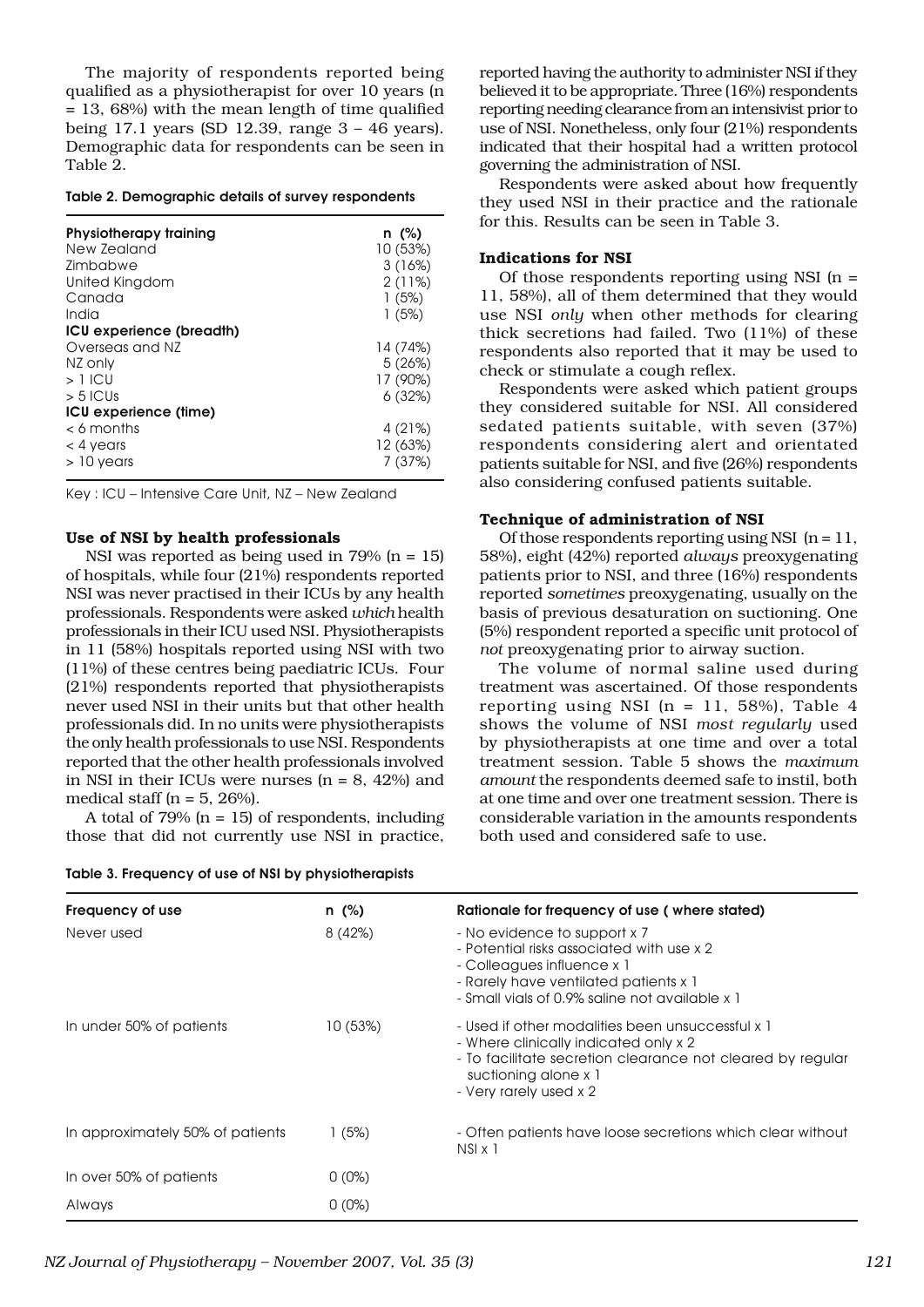Table 4. Volume of saline most regularly used at one time and over total treatment session.

| Volume of saline<br>mls | At one time<br>$n = 11$ (%) |          | Over a total treatment<br>session $n = 11$ (%) |          |  |
|-------------------------|-----------------------------|----------|------------------------------------------------|----------|--|
| $\leq$ $\overline{1}$   |                             | 2(11%)   |                                                | $0(0\%)$ |  |
| $1 - 5$                 |                             | 7(37%)   |                                                | 4(21%)   |  |
| $6 - 10$                |                             | 1(5%)    |                                                | 3(16%)   |  |
| $11 - 20$               |                             | $0(0\%)$ |                                                | 3(16%)   |  |
| Missing                 |                             | (5%)     |                                                | (5%)     |  |

Table 5. Responses regarding the maximum volume of saline considered safe to use at one time and over total treatment session

| Max volume of saline At one time<br>safe to instil<br>(mls) |                  | $n = 11$ (%) |   | Over a total<br>treatment session<br>$n = 11$ (%) |
|-------------------------------------------------------------|------------------|--------------|---|---------------------------------------------------|
| 0.5                                                         |                  | (5%)         | O | (0%)                                              |
| 2                                                           | 1                | (5%)         | 1 | (5%)                                              |
| 5                                                           | 5                | (26%)        | 3 | (16%)                                             |
| 7                                                           | 1                | (5%)         | 0 | (0%)                                              |
| 10                                                          | 2                | (11%)        | 3 | (16%)                                             |
| 20                                                          | 1                | (5%)         | 3 | (16%)                                             |
| Missing                                                     | $\left( \right)$ | (0%)         |   | (5%)                                              |

Patient position during NSI varied. In six (31%) cases respondents reported instilling saline without changing the patients' resting position. One (5%) respondent reported instilling normal saline with the affected lung uppermost (suggested by the respondent as being for optimal ventilation perfusion matching), whilst four (21%) respondents instilled the normal saline with the affected lung dependent (suggested by respondents to be followed by reversing the position for treatment purposes).

Respondents were asked how long they would normally wait after NSI before suctioning the airway. Responses varied widely with three (16%) respondents reporting suctioning immediately, three (16%) respondents suctioning within one minute of NSI and five (26%) respondents reporting "minutes" between NSI and suctioning.

Of all respondents, only three (16%) reported witnessing adverse events during the use of NSI. These were reported as bronchospasm  $(n = 1, 5\%)$ and paroxysmal coughing ( $n = 2$ , 11%).

## Influences upon practice

Respondents were asked whether they were aware of research conducted into the effects of NSI. Results can be seen in Figure 1 with the majority (69%) of respondents aware of the literature but unable to name key papers. Four (21%) respondents reported being unaware of current research findings. Respondents were also asked if any key literature had informed their practice and if so which. Only one (5%) respondent cited specific literature. Despite a limited awareness of specific literature, when asked what, in their opinion, was the overall quality of the body of the



Figure 1. Research awareness

evidence for NSI, no-one reported the evidence as good or excellent and the majority of respondents considered the quality of the literature to be only fair (n = 5, 26%) or poor (n = 5, 26%). Eight  $(42\%)$ respondents stated that they were unsure of the overall quality of the literature. Of the respondents who reported never using normal saline instillation  $(42\%, n = 8)$ , the majority based this on a lack of supporting evidence  $(37\%, n = 7)$ .

Respondents were asked to rank on a five-point Likert scale the importance of a number of factors influencing their decision whether to administer NSI. Results can be seen in Table 6.

## DISCUSSION

Despite the small population size, the response rate to this survey can be considered good and representative of the population targeted (Oppenheim, 1992). These results should not be extrapolated to the wider physiotherapy population beyond New Zealand as, despite many respondents having worked previously overseas, their practices in previous positions were not ascertained. Nor should these results on the technique of administering NSI be taken to represent any other health professionals practice than physiotherapy. It is acknowledged that whilst this survey targeted senior physiotherapists in ICUs this does not necessarily reflect the practice of any other physiotherapists working within the ICU or elsewhere and practice may vary.

This survey determined that of the respondents using NSI (n=11, 58%), all are using it on a nonroutine basis, utilising NSI when all other methods for clearing secretions have failed. Despite NSI being widespread practice in critical care units for many years, the literature that investigates the efficacy of NSI in sputum removal (and its associated effects) is dated and of variable quality. Recent systematic reviews have concluded that, given the limited volume of evidence and the dearth of any high quality ( Level I or II) evidence, 0.9% sodium chloride instillation cannot be not substantiated by the literature (Thompson, 2000). With a lack of further experimental studies in the years following publication of this systematic review, other authors have determined that the routine use of NSI should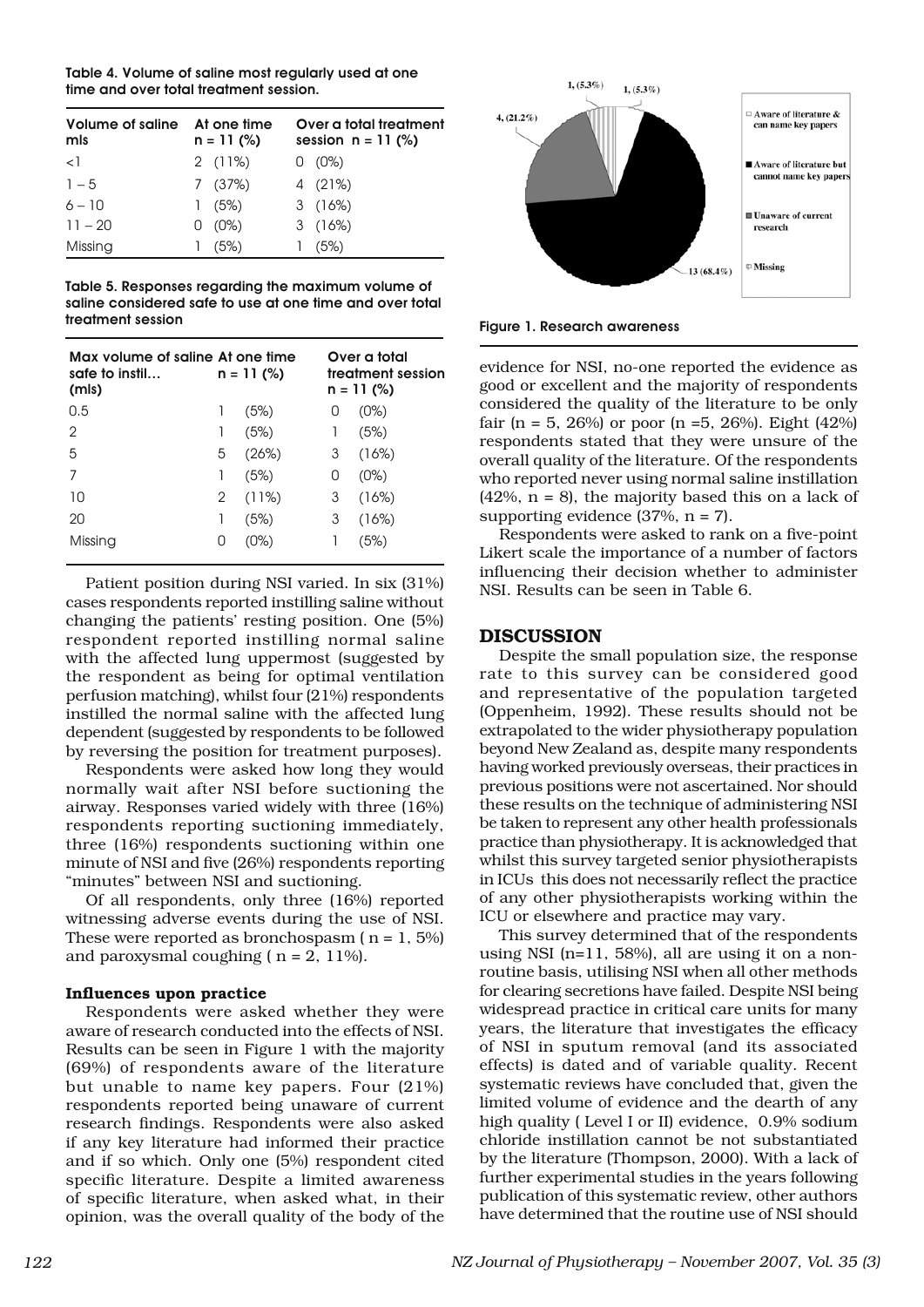|  |  | Table 6. Factors influencing physiotherapy practice |  |
|--|--|-----------------------------------------------------|--|
|--|--|-----------------------------------------------------|--|

| <b>Influencing factors</b><br>$n$ (%) | No influence |          | 3      | 4      | 5<br><b>Very influential</b> |
|---------------------------------------|--------------|----------|--------|--------|------------------------------|
| Personal experience                   | $0(0\%)$     | 2(11%)   | (5%)   | 9(47%) | 6(32%)                       |
| Established practice                  | (5%)         | 3(16%)   | 4(21%) | 9(47%) | $0(0\%)$                     |
| Literature<br>recommendations         | $0(0\%)$     | 1(5%)    | 6(32%) | 7(37%) | 3(16%)                       |
| Protocol                              | 3(16%)       | 2(1!)    | 4(21%) | 3(16%) | 4 (21%)                      |
| Other                                 | $0(0\%)$     | $0(0\%)$ | (5%)   | (5%)   | $0(0\%)$                     |

be *discontinued* as a treatment technique until research demonstrates any physiological benefits for the procedure (Çelik and Kanan , 2006). Others have argued that the practice should not be implemented as *routine* procedure (Ackerman, 1993; Ackerman, Ecklund, and Abu-Jumah, 1996; Ackerman and Mick, 1998; Hagler and Traver, 1994; Kinloch, 1999; Raymond, 1995) .

These recommendations have been made on the basis of documented adverse events following NSI, including reduced arterial and venous oxygen saturations (Ackerman, 1993; Kinloch, 1999; Ridling et al 2003), an increased incidence of dislodgement of bacteria from endotracheal tubes potentially increasing nosocomial infection risk (Freytag et al 2003; Hagler and Traver, 1994), and possible changes in haemodynamic parameters (Akgul and Akyolcu, 2002). Despite these reported risks, only 2 (11%) of respondents to this survey documented actual occurrence of adverse events during their treatment interventions. Audits of adverse events when NSI is utilized during treatment would be a useful addition to the ongoing debate about the use of NSI in clinical practice.

Whilst adverse effects of NSI have been reported in the literature, some authors have found no significant detrimental effects to the patients following NSI (Bostick and Wendelgass 1987; Grey, MacIntyre and Kronenberger, 1990). Nonetheless, the claim that NSI enhances the removal of secretions through stimulation of a cough reflex and / or decreased adherence of secretions remains unclear, unsubstantiated and methodologically poorly investigated, with studies failing to differentiate between percentage of normal saline and sputum retrieved (Bostick and Wendelgass, 1987; Grey, MacIntyre and Kronenberger, 1990) and reporting statistically significant but clinically insignificant differences (Ackerman and Gugerty, 1990). Indeed, authors have suggested that normal saline / 0.9% sodium chloride and mucus are immiscible and that mixing water with mucus in vitro does not render it less viscous even after vigorous shaking (Demers and Saklad, 1973). This concept has been widely cited in the literature, although Demers and Saklad did not support or scientifically document how they arrived at this conclusion (Raymond, 1995) and clearly requires further study. Another often cited study radioactively labelled normal saline to determine its distribution and retrieval

in five dogs and two human subjects (Hanley, Rudd and Butler, 1978). Despite the limitations of the population used, findings suggested that NSI was unnecessary as it could not effect secretions beyond main stem bronchi (there was no saline located in peripheral airways up to 30 minutes following instillation), and over 80% of saline was not recovered by suction (Hanley et al 1978). Another small pilot study in humans has considered the same question by radioactively labelling and comparing direct instillation with inhaled nebulised 0.9% sodium chloride administration using Single Photon Emission Computed Tomography (Klockare et al 2006) to determine delivery. Patients were maintained in the supine position only during measures and small subject numbers necessitate this study being replicated and extended. However these preliminary findings showed that the majority of saline instilled directly via the endotracheal tube was primarily distributed to the posterior portion of the right lower lobe (median of 44.2%), which was significantly more than during nebulisation but that nebulised saline was distributed more uniformly both between lungs and within lungs. These authors and others have suggested that deposition in the most dependent portion of the lung may increase the propensity for ventilator associated pneumonias (Hagler and Traver 1994; Richards et al 1999). In this survey respondents primarily reported choosing to directly instil saline in the position in which they found the patient. The effect of position prior to instillation, the likelihood of reaching the target area, and the method of instillation of saline should be given further attention both within clinical practice and in the research arena.

This survey found widespread variation in both the use and administration practices of NSI. As all recent literature has suggested that routine use of NSI be discontinued, there have been no recent guidelines developed for administration of normal saline / 0.9% sodium chloride. As NSI continues to be utilised by physiotherapists despite the absence of any high quality evidence and guidelines, the apparent variation in practice seen in this study could be expected. Further studies to determine both beneficial and detrimental effect of NSI on oxygenation indices and haemodynamic status as well as effects of direct instillation upon the airways, mucous membranes, and lung parenchyma should be considered if NSI is to continue.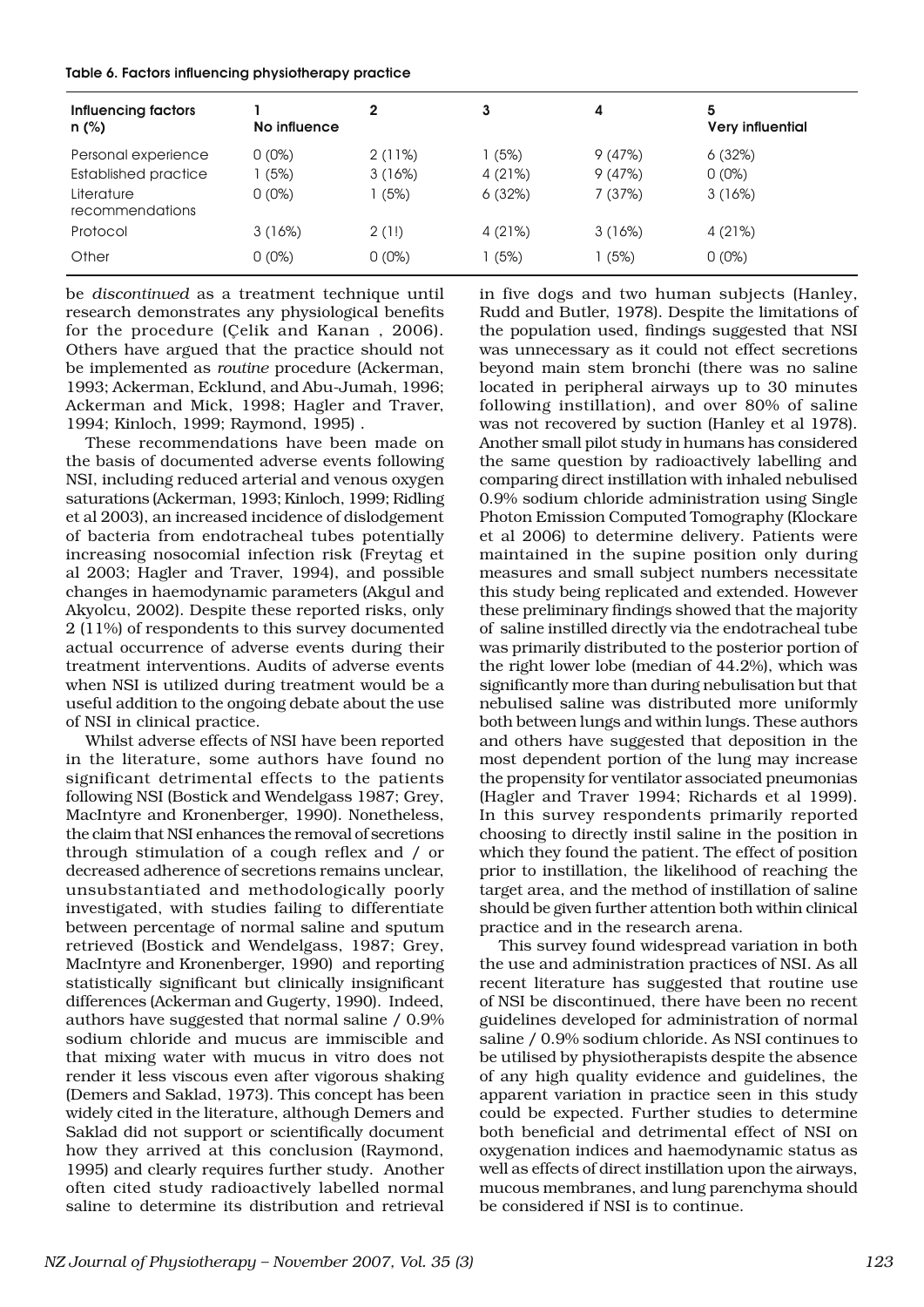It would appear from the results of this study that other health professionals in NZ may utilize NSI more frequently than physiotherapists. Indeed, in some instances physiotherapist respondents to this survey did not practice NSI despite other staff in their ICUs using the technique. Other surveys (Schwenker et al 1998; Sole et al 2003) undertaken in the United States suggest that "respiratory therapists" were more likely to use NSI than nursing staff . French and Bauer (2002) found that 67% of "respiratory therapists" used NSI occasionally and 24% used it routinely.

Of those physiotherapists never using NSI, the majority based their practice on there being no evidence to support it. Whilst over half of respondents continued to use NSI, no respondent suggested the quality of the literature on this subject to be any better than fair. Whilst "literature recommendations" ranked as an influential factor in the use of NSI, it was less influential than that of personal experience. The use of NSI in clinical practice reported in this and other studies (Schwenker et al 1998; Sole et al 2003) implies that, despite the potential adverse effects highlighted in the literature, health professionals continue to find NSI a useful treatment option in some of their patients. Whilst practitioners should consider that although studies documenting adverse effects are numerous, evidence to determine the efficacy of NSI in clearing secretions remains elusive. Further studies should be conducted to determine whether NSI has any effect on the dilution, mobilisation and clearance of secretions if this treatment is to continue to be utilized despite guidelines to the contrary.

Respondents also stated established practice was influential in their decision to use NSI. Sole et al (2003) found that the majority of "respiratory therapists" stated their practice in airway management to be most influenced by their basic educational programme (69%), policies (40%) and the influence of co-workers (32%). Practice was least influenced by continuing education (22%) and journal articles (15%). Educational institutes should remain aware of their influential role in upon clinical practice at undergraduate level, and continue to encourage the implementation of evidence-based practice where good quality evidence exists. Herbert et al (2005) suggest that practice can only be evidence-based when it uses high quality clinical research but acknowledge that where high quality research does not exist, good practice should be informed by knowledge from other sources such as expert opinion, personal or shared practice, patient preferences and lower quality research. This survey attempts to highlight what respondents consider good practice to be in the absence of any high quality literature or guidelines to this effect.

This survey also showed that an awareness of the recommendations from the general body of literature was greater than respondents' knowledge of individual studies. With an increasing number

of systematic reviews being undertaken, it will be important to make their recommendations and conclusions more readily available to health professionals. Media such newsletters and websites may assist in furthering the application of evidence to clinical practice.

There are several limitations to this survey. Whilst having a good response rate, the respondents were senior physiotherapists who were selected because it was felt their responses might most accurately reflect the physiotherapy practice on their unit. Whilst an attempt to determine the practice of others was made, a survey investigating the use of NSI by other members of the healthcare team including other grades of physiotherapists, would give a more complete picture. The high mean length of qualification determined that many of the respondents had a considerable number of years experience and this may have influenced practice. Determining factors that might influence practice in more junior physiotherapists might demonstrate differing influences on practice. The use of NSI as a method of bronchoalveloar lavage or for emergency clearance of a blocked endotracheal tube was not established and thus all potential uses when using direct endotracheal instillation of saline were not established in this survey.

### **CONCLUSIONS**

This survey has shown that some physiotherapists and other health professionals in NZ continue to use NSI as a means of enhancing sputum retrieval in intubated patients within the intensive care unit, although no physiotherapists used NSI as a routine intervention. All respondents felt the quality of the evidence available supporting NSI to be limited. The potential detrimental effects of NSI have been clearly established in the literature but further studies determining the efficacy of NSI on sputum retrieval are required if this practice is to continue to be utilized by health professionals.

#### Key Points

- Normal Saline Instillation continues to be used by physiotherapists in New Zealand as an aid to clearance of secretions in intubated patients within Intensive Care Units
- Differences exist between physiotherapists in the administration of NSI
- There is little high quality evidence to substantiate the use of NSI directly instilled into the endotracheal tube of intubated patients as an aid to clearance of secretions in the intubated patient

## ACKNOWLEDGEMENTS:

The authors of the paper would like to acknowledge and thank all the clinicians who gave their valuable time in responding to the survey.